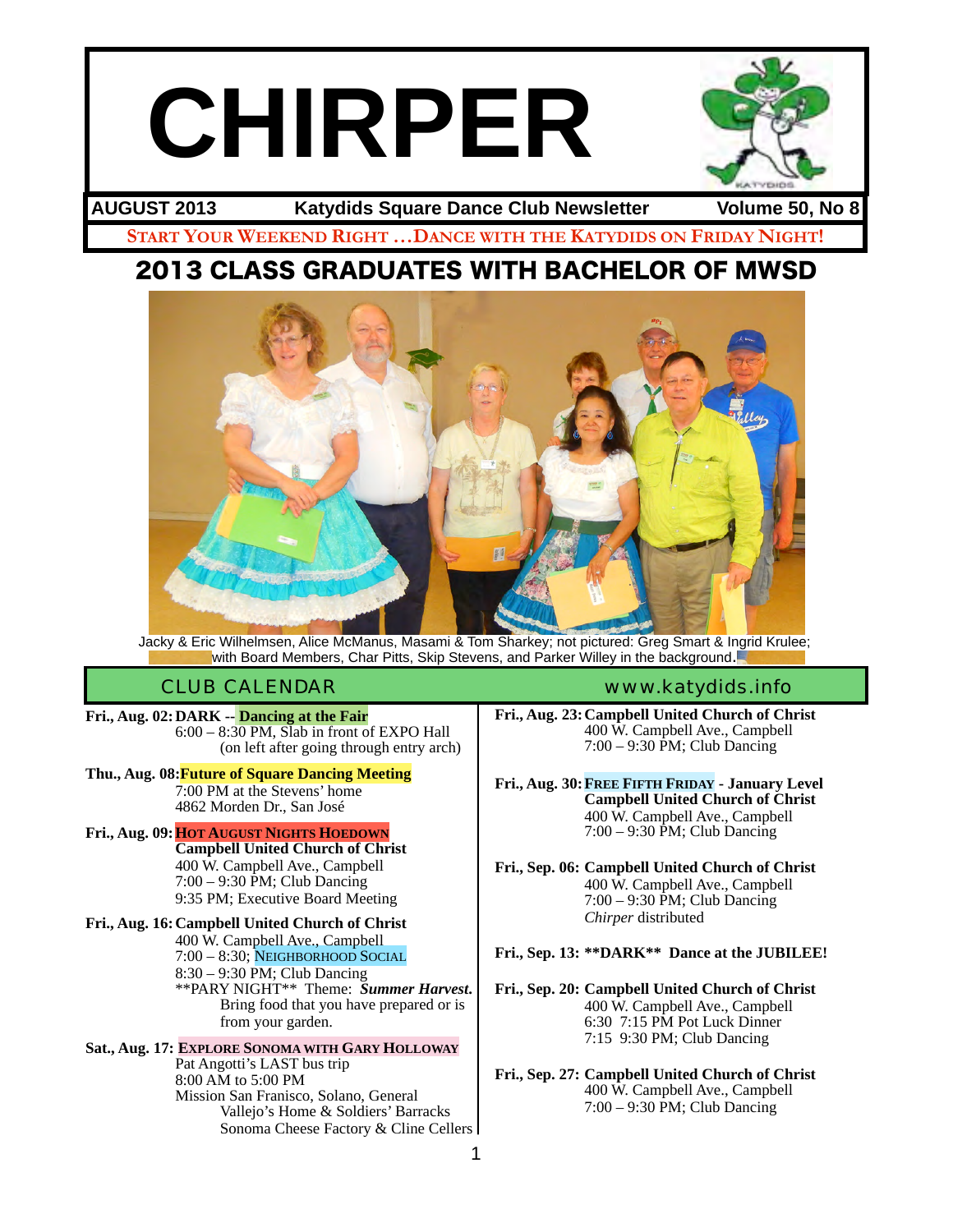#### SQUARE HEAD ASSIGNMENTS and DUTIES *Super Square Head Stephanie Stevens (408-871-9525)*

Aug. 02.....DARK – Santa Clara Co. Fair Aug. 09.....Angotti / Smith Aug. 16.....Shaney Aug. 23.....Willey, P / Clark, B Aug. 30.....Clark, T&D

Sep. 06 .....Matolyak / Wies Sep. 13 .....DARK – Jubilee Sep. 20 Bruns Sep. 27 .....Steele, J / Clark, B

Oct. 04......Pitts / Scharfen Oct. 11 ......Steele, B&L Oct. 18......Benevento Oct. 25......Franger / Moore

#### **Before the dance:**

- Notify the Super Square Head, Stephanie Stevens, 408-871-9525 of any needed change to assigned dates.
- Purchase and bring 6 to 8 lbs ice for the water cooler.
- On scheduled night, the designated Square Heads should arrive by 6:30 PM. A Katydids member with a key will open the doors.
- Sweep floor as necessary and set up tables and chairs.
- Make ice water.
- Start hot water for tea and coffee.

#### **During Club dance:**

- Welcome everyone at the sign-in table.
- Collect a **\$5.00** donation from each guest and have them sign in. "Regular" guests sign the prepared sheet, new guests sign the guest book.
- In the green box, there is an envelope with petty cash for making change.
- Offer raffle tickets: 5 tickets for \$1.00.
- In the green box, there are envelopes for keeping track of money collected during the evening.
- Divide the raffle proceeds 50% to the Club, 50% to the winner.
- Check that water and cups do not run out.

#### **After the dance:**

- If Treasurer is not present, pass monies collected to any Executive Board Member.
- ALL MEMBERS: *Clean up!* Help pack up supplies and jugs and put into the Club cupboard.
- *Remove non-recyclable trash accidentally tossed into the designated recycle bins*. Take the trash bags out to the dumpster located in the side parking lot.
- Sweep or wet mop the floor as necessary.
- Note: Tables must go into the closet FIRST (remember the Caller's table, too), then the chair rack.
- Notify the Quarter Masters, **Gary or Sue De Lapp,**  408-446-1910 of any supplies needed.

#### UPCOMING SQUARE DANCE EVENTS

#### **Plus Level Dances**

- **Aug. 3: Anniversary Dance; Lucky Steppers** Ben Lomond Slab in Ben Lomond 7:00 – 7:30 PM; Pre-rounds: Sue Harris 7:30 – 10:00 PM; Caller: Don Benson
- **Aug. 10:Slab Dance; Lucky Steppers** Ben Lomond Slab in Ben Lomond 7:00 –7:30 PM; Pre-Rounds: TBD 7:30 – 10:00 PM; Caller: **Jim Osborne**
- **Aug. 17:Slab Dance; Lucky Steppers** Ben Lomond Slab in Ben Lomond 7:00 –7:30 PM; Pre-Rounds: Sue Harris 7:30 – 10:00 PM; Caller: Eric Henerlau
- **Aug. 18: NorCal Caller School Graduation Dance** Sunnyvale Presbyterian Church 728 W. Fremont Ave., Sunnyvale 7:00 PM Calling by student callers as well as Scot Byars, Rob French, and Ken Ritucci
- **Aug. 24:Slab Dance; Lucky Steppers** Ben Lomond Slab in Ben Lomond 7:00 –7:30 PM; Pre-Rounds: Sue Harris 7:30 – 10:00 PM; Caller: Michael Kellogg
- **Aug. 30 -Sep. 1: Mid-Cal Classic** Merced County Fairgrounds, Los Banos Callers: Bob Baier, Jet Roberts Cuer: Sharon Parker
- **Aug 31: SCVCA/SCVSDA Whing Ding**

Sunnyvale Presbyterian Church 728 West Fremont Ave., Sunnyvale Callers: Keith Ferguson, Bob Elling, Al Knoppe, **! ! Jim Osborne** Cuer: Barbara Lynn Smith

#### **Sep. 13–15: 57th Annual Jubliee; SCVSDA** Gunderson High School, San Jose Callers: Dan Nordbye, Charlie Robertson Cuers: Mary Ann Callahan & Brian Wyatt

- **Sep. 21: Stanford Quads Challenging Plus Hoedown** 7:30 – 8:00 PM; PreRounds; John Flora 8:00 – 10:30 PM; Caller; Rob French 10:30 PM; Star Tips, Advanced levels
- **Oct. 26: Halloween Hoedown; Castaways**

#### NEWER DANCER HOEDOWNS *Be an angel – Support our newest dancers!!*

#### **--SEPTEMBER & JANUARY CLASS LEVELS--**

#### **Katydids FREE 5th Friday Dance** Friday, August 30th Campbell United Church ofChrist 400 W. Campbell Ave., Campbell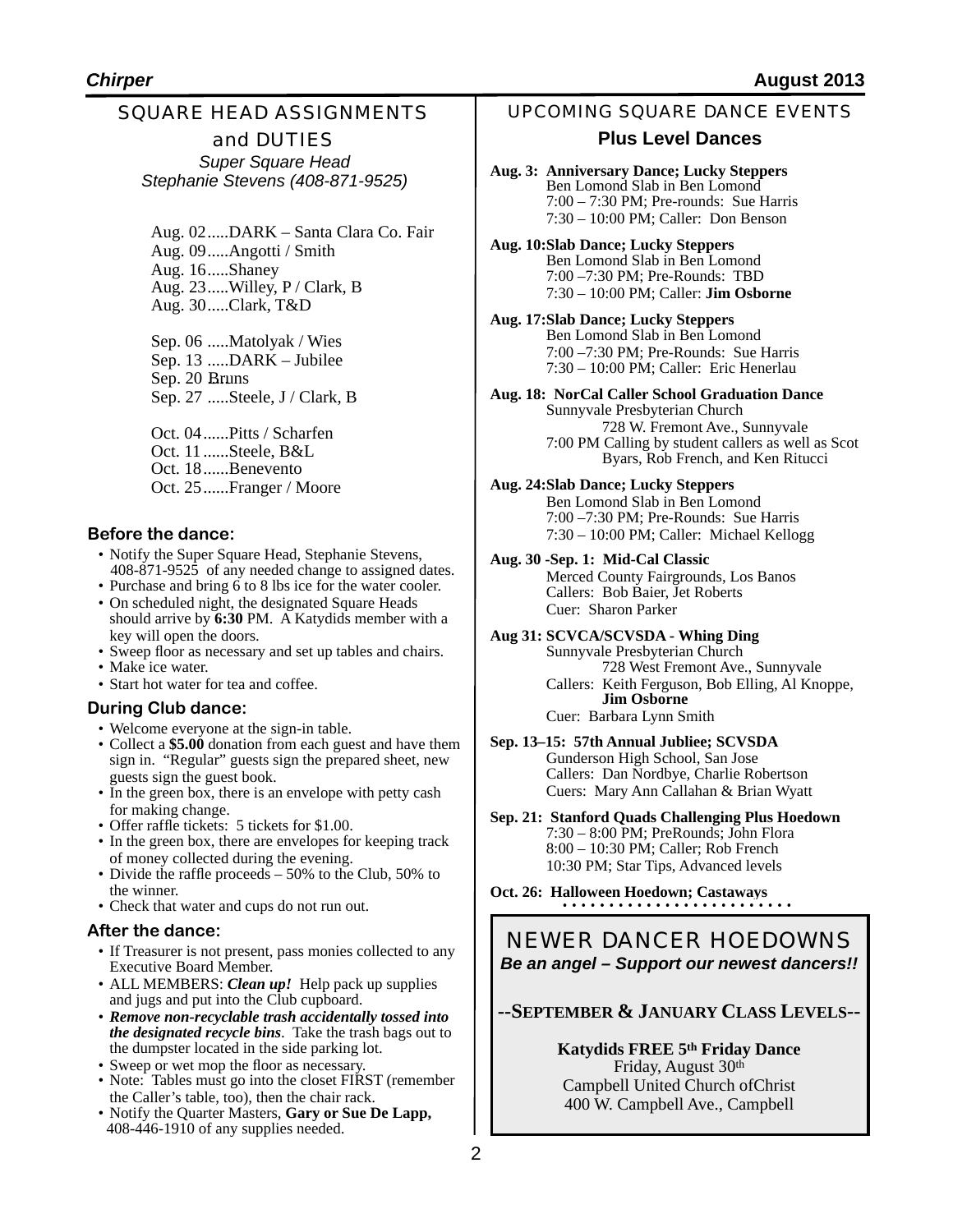#### THE PRESIDENT'S CORNER

Dear Katydids,

Just when you think it was safe to slip

 President comes along to tell you that we have planned away from Club on vacation, your dear one of the busiest scheduled set of Club events yet seen in his administration. Now, how can you justify being away for even just one weekend or Friday nights? After all, you want to get your monies worth, don't you? That's what you pay Club dues for, isn't it?

First of all, you did remember we were going to be DARK on Friday, August 2<sup>nd</sup> because we were all going to gussy up in our square dance apparel and Club badges so we could join our good friend **Jane Bishop** dancing at the Santa Clara County Fair from 6:00 to 8:30 PM (**Tork** is calling at 6:00). She even arranged for us to get in FREE. What a deal!

On Friday, August 9th we are hosting our annual HOT AUGUST NIGHTS DANCE and we will have a fantastic offering of used square dance apparel for sale. Anyone (even if they are not square dancers) is welcome to come in to view and purchase the apparel but we especially want established square dancers to join us on the floor.

And then on Friday, August  $16<sup>th</sup>$ , we are feeling so good about ourselves that we are inviting our neighborhood friends and other interested associates to join us for another of our introductory FREE 'BARN DANCE' SOCIALS during the first part of our evening's program (7:00 to 8:30). If that were not enough, we will continue our evening with a '**Summer Harvest**' themed party where you can dance dressed in your garden/farm best (such as bib coveralls?), share the fruits and vegetable bounty of your garden, or baked goods produced by your own hands (did someone say rhubarb pie?).

With all this excitement going on, we think we need to give you a moment of respite and offer you a chance to have a safe and sane normal Club night on August 23rd. However, I wouldn't be surprised if **Doctor Jim Osborne** declares a quarantine on our gathering that evening and makes sure that at least one set of dancing is sanitary and sterile (no-touch dancing)! We wouldn't want the spread of those nasty germs to spoil the rest of your summer!

And just when you think "enough, already!", along comes our FREE FIFTH FRIDAY DANCE on August 30th when everyone from the Valley converges on our gathering, including January and September level class members to partake of that American tradition … FREE! (It's almost as bad as the battle cry of the American housewife, "CHARGE IT!")

Now, my friends, if you think that you've had enough, you haven't read the *Chirper* calendar sidebars!

On Thursday, August  $8<sup>th</sup>$ , the Stevens' will be hosting a second meeting at their house (4862 Morden Drive in west San Jose) on the topic of the 'FUTURE OF THE KATYDIDS AND SQUARE DANCING' (starting at 7-PM). Think of it as a 'prayer vigil' for square dancing in Silicon Valley!

And Pat **Angotti** 'swears' that she is no longer addicted to planning bus trips for the Katydids with **Gary Halloway**, the esteemed historical docent of the Bay Area and surroundings. She also 'swears' that the all day trip to Sonoma will be her last. The bus trip to 'EXPLORE SONOMA' will leave from the First Baptist Church parking lot on Benton Ave in Santa Clara on Saturday, August 17<sup>th</sup> (meet at 7:30 AM - \$60 tariff). "Sure, Pat! We know you can quit…anytime!"

Now, if we haven't pummeled you enough to beat you into submission (what vacation plans?), how can you afford to miss the Saturday night August slab dances in Ben Lomond hosted by the Lucky Steppers. Featured callers include: Don Benson (August 3rd - newer dancer level), **Jim Osborne** (August 10<sup>th</sup>), Eric Henerlau (August 17<sup>th</sup>) and Michael Kellogg (August 24th).

And did I fail to mention the SCVCA/SCVSDA WHING DING at the Sunnyvale Presbyterian Church on Fremont Avenue in Sunnyvale on Saturday August 31? Featured callers are Keith Ferguson, Bob Elling, Al Knoppe and **Jim Osborne**.

So if you really think you are going to be able to slip away on vacation unnoticed, think again. I WILL BE EXPECTING A NOTE OF DISPENSATION FROM YOUR RABII, PRIEST, MINISTER OR PRAYER LEADER EXPLAINING THE CIRCUMSTANCES REGARDING 'THE BIG ONE THAT GOT AWAY'!

Enjoy your summer, anyway you choose to SIN it! But remember, we expect you to spend it with us!

 $\overrightarrow{S}$ 

PS Yes, we love you **Pat**!. We want to thank you for the many good times that you have shared in putting<br>together memorable bus trips around northern California (even the cemetery visit to Colma in October!. Who would have thought Gary would have had such a variety of background information about the 'residents' there.)

By the way, I issue a challenge to our Club members to come up with new (and perhaps unusual) ideas for social events that we can all share.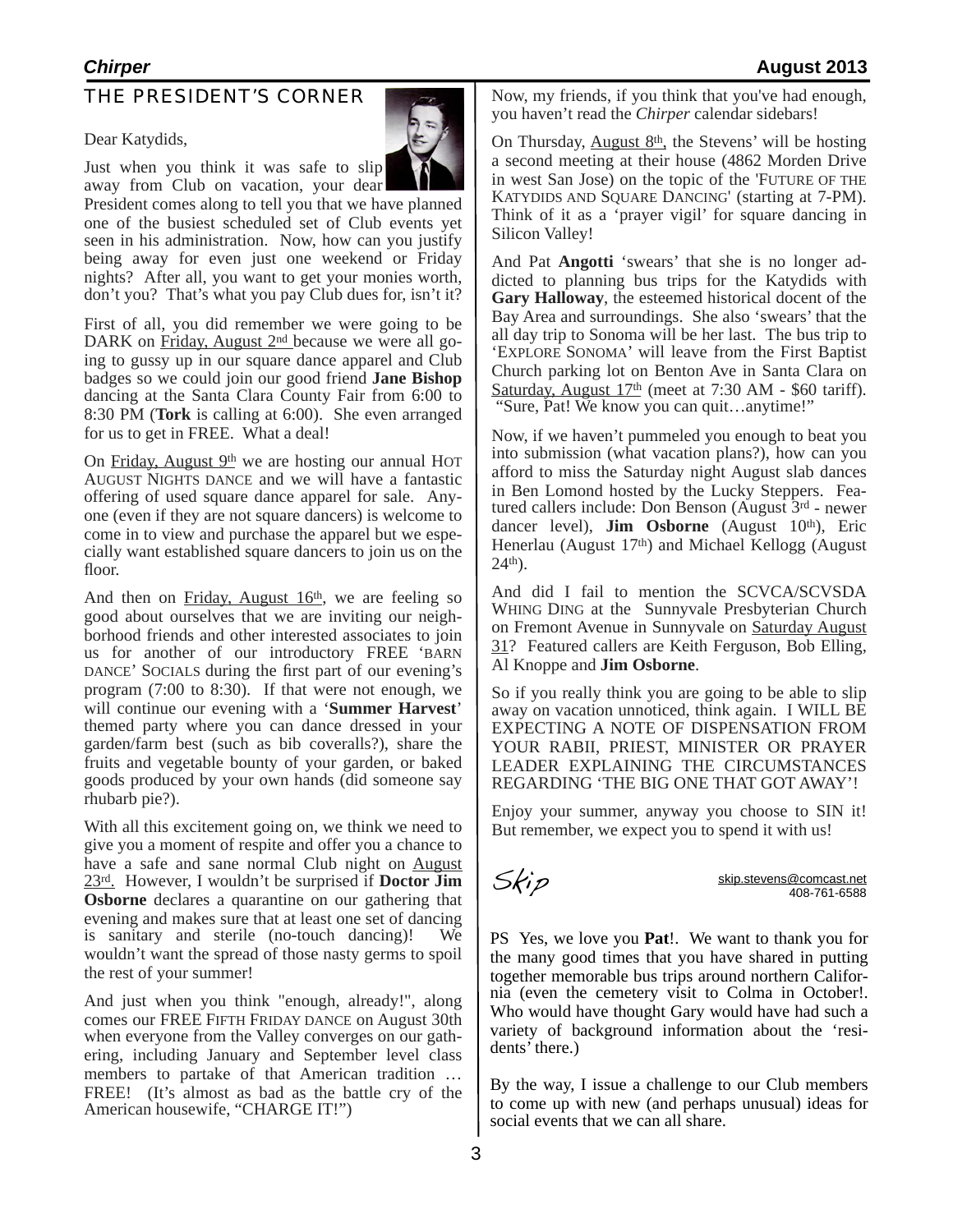#### *Chirper Chatter…*

**Morris Hosoda** played in the Redwood City Annual July 4th 1-Pitch Tourna- $\bigcup \bigcup_{\forall x,y,z\in S}$ ment. This he claims is a fun game and



it is co-ed. Your own pitcher pitches to you and like the title says you will only get 1-pitch…you swing or you are out. He played in Folsom July 6-7 and claims that the results have improved to 4 wins, 2 losses and the 90+ heat just drained him. He played in Carson City, NV July 27/28 with slightly under 90 degree temp and did fairly well, 3 wins and 2 losses. After a day off he will be playing in the Sacramento/Roseville SSUSA Western Regional National Championship T-W-Th, July30-Aug. 1. He also would like to report that from approximately June 20 to when his dermatologist released him on July 1, he had a mild case of SHINGLES (he says not enough to re-roof his house)…

**Bob and Opal Hebson** have been noticeably absent. It turns out that Bob has been having mechanical problems with his pacemaker. The wire that was used in the 6/28 surgery moved so he was back in on 7/11 to reseat it. While in post op the device started to do funny things and discovered that the wire they used on 6/28 was bad and had to replace that wire in the vein…not successful…so a complete new system was replaced. Everything is fine now but was instructed not to dance until 8/10. He hopes the new device will help him remember the calls better…

You may have noticed the continued absence of our ever present **Joyce Wies**. She is suffering from Plantar Fasciitis, a real pain in the bottom of her right heel. I know of many people who have agonized for weeks with this but they do get over it so here is wishing you well and hurry back…

**Sue Willey** has requested to be placed on Leave Of Absence which the Board approved. She has a lower back pain often associated with sciatica and feels the aggravated pain when trying to dance. This too shall pass so hurry back…

Soon as **Sue DeLapp** got over her injury and pain in her foot, **Gary DeLapp** had a bout with poison oak playing golf. Gary, be careful when you go looking for your ball in the rough. They are both well now and dancing. Watch how they do the round dance, just beautiful…

On Monday, July 15, **Pat Angotti** was with her small dog, Toby, when she was confronted by two large

dogs at the corner of Nobili & Flora Vista in Santa Clara. She carried Toby but the dogs were not deterred and went after Toby, cutting Pat's finger but Toby was unhurt. When she realized what was going on, the attacking dogs and its owner were no-where to be found. Police and Animal Control are trying to help her find the attackers…Update: Owner of the dog that bit Pat has been found and were very apologetic

**Linda Caywood** recently had a cataract operation, not one, but both eyes at the same procedure. Eye drop medication is a must for several weeks and gradually dropping off. **John Caywood** is now under contract with Katydids to be our cuer and now we can advertise that Katydids will provide Round Dancing between tips…

**Teri Cosentino** had a terrible horse riding accident where her horse suddenly bucked her off resulting in injuring couple of her vertebrae, a broken finger and broken collar bone. You are in good hands and recovery will be slow but hurry up and get well so you can join the square dancing world soon…

Former member and president, **Roger Hemsley,** had a problem with a medication he was taking and it affected his lungs and spent 2 months in the hospital and then another month in rehab. He is home recuperating now and happily celebrated his birthday on July 22 …

This is a personal thank you to all who made our recent class graduation and baseball theme party night the success that it turned out to be. Everyone contributed in their own way. Thank you.



#### *Chirper* **August 2013**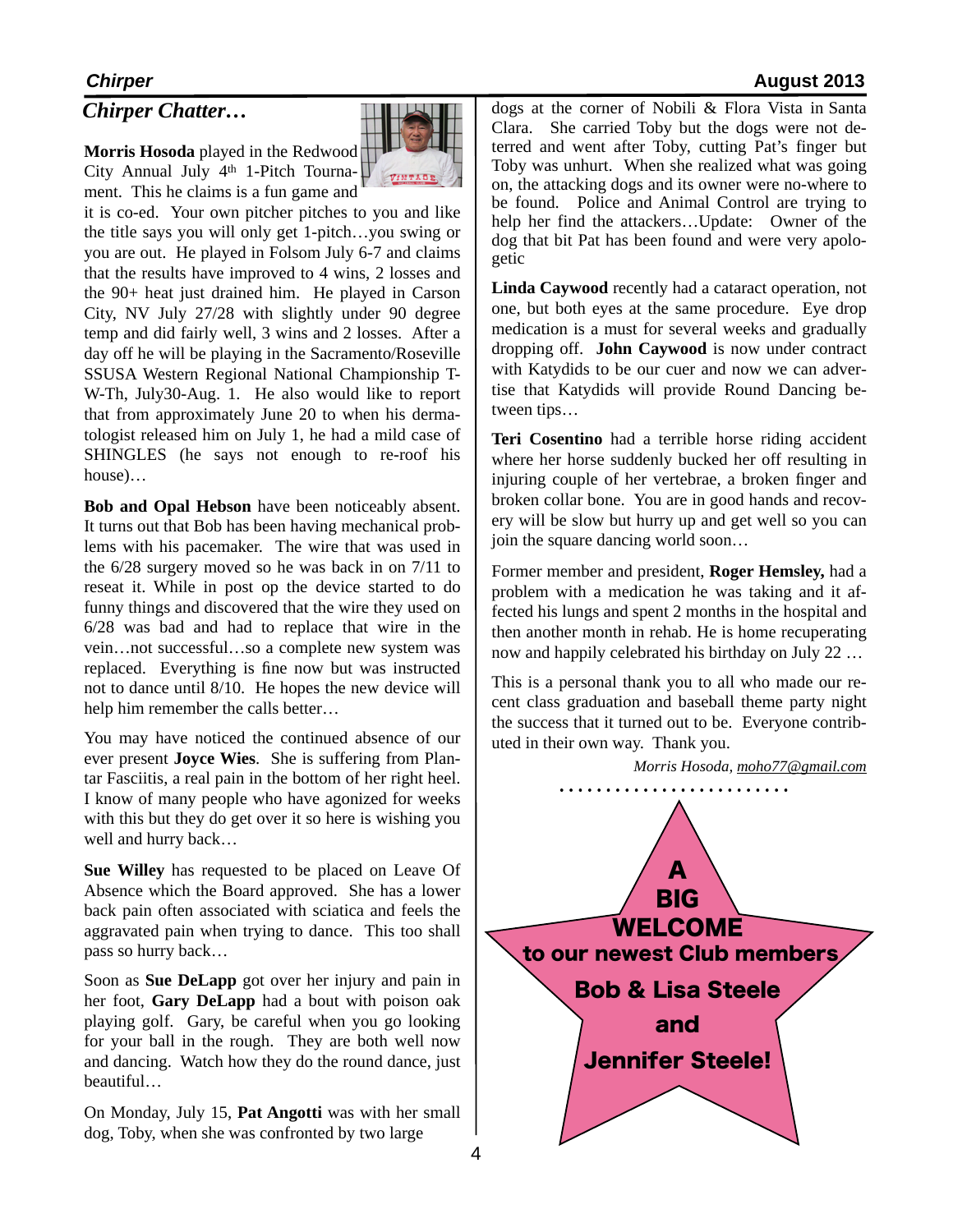#### Jim & Arlene go to Belize~ PART 2

ed. note: *Many thanks to Jim Gray and Arlene Scallon for sending Morris and then me two(!) articles for the Chirper. Part 1 was by Arlene, and was published in the July Chirper. Here is the promised Part 2 which was written by Jim. Welcome back, Jim & Arlene!!*

**From Jim:** Arlene's last day teaching was Friday so we couldn't get to Belize until Saturday. We left San Francisco at 6am with a stop in Houston and arrived at the Belize international airport at about 4:30pm. Not bad time for roughly 3000 miles.

Belize City is the biggest in the country but most people recommend tourists just drive through without stopping. It is usually compared to Tijuana. Our first night was in Belmopan which is the capital city. Getting to Belmopan is somewhat of a fun story. Belmopan is on the Western Highway, there is also a Northern Highway, they are both paved. Along the way, about 50miles, are many villages each with a bus stop and a cross walk or two. Each village cross walk and bus stop has two "bumps" to make sure traffic is moving at a safe pace. Our little rental car did not seem to know when the bumps would appear and it took a while to recognize the normal bump locations. The car miraculously suffered no blowouts, bent wheels or lost hub-caps.

The Belize road system is actually very simple for a stranger to figure out if they just take a step back and appraise the situation. If you are driving on pavement you are probably on the highway and if you are on gravel you are not on the highway and should slow down. We might have seen half a dozen speed limit signs while in the country but the best bet was to go with the flow. Finding our first room was an adventure because the sun was setting and our GPS did not show the gravel streets in the area we had been instructed to search. However one must be resourceful. We stopped at a restaurant in the area and inquired about dinner. Next we told the restaurant person we would return for dinner after we checked in to our room. They were more than happy to direct us and we were very happy to have a place to eat. The official language of Belize is English spoken with a California accent. It is bordered by Mexico (north) and Guatemala (south) so many speak Spanish and Creole. Road signs were at a premium so getting turned around could cost many extra miles, each of the three major cities we visited had a road sign pointing to the next city but between cities there were no signs

On our first full day, we visited the Belize Zoo. It was started with animals used in a movie that could not be returned to the wild and now contains only rescued animals from Belize. After the zoo we visited one of many caves in Belize. They are limestone with stalactites and stalagmites and lots of water. We hired a guide for the next day, the place closed at 4pm, and returned to our room and a swim in the pool. That evening we ate on the porch of a nearby res- taurant that had closed for the day, the cook was still there and fixed us a meal, but we couldn't enter the building because the cleaning crew was moving the tables and mopping the floor.

Our second day was spent tubing in the cave. Just our guide, Omar, Arlene and myself. Omar was very knowledgeable about the Mayan's who had used this cave about 2000 years ago for ceremonies. The river water was about 75-80 degrees and usually less than four feet deep. We floated for about an hour and a half on inner tubes viewing the cave walls and seeing bats using our head mounted lamps.

From the cave we moved to San Ignacio and our second city. It was only a few miles down the highway, perhaps twenty or thirty, so we stopped here and there for shopping and looking. As we approached San Ignacio we encountered a detour and while traversing the detour on the gravel streets we were forced to leave the detour by another detour. It was very confusing I was very lost and

Arlene was napping. Well this was not New York City and I finally realized that we were leaving town on the highway, and the closest directions must be behind me. I swallowed my pride, woke Arlene and the two of us were able to find our accommodations which were, of course, on a gravel road not shown on the GPS or Google maps. This resort was very nice and consisted of individual cabins on spacious grounds. Also a nice bar, swimming pool and screened eating room for breakfast. Dogs, cats, iguanas squirrels, lizards and mosquitoes roamed freely. The grounds were green and lush just like their advertisement. We ate at a nearby restaurant with the same open atmosphere.

The next day we were up and atum for an early 10 am breakfast and off to the Mayan ruins. A short 10-15 mile trip towards Guatemala. We were looking for a ferry which crosses the river between the highway and the ruins. Easy peasy, when you see the folks selling trinkets a tourist attraction must be close. The ferry was adjacent to the highway. We parked off the high way and walked onto the ferry which was attached to a cable attached to both banks of the river. The operator turned the crank by hand and propelled us across the river, which was only slightly wider than the ferry. We walked about a mile up the road to the sight of the Mayan ruins. The vegetation was green and lush and cattle were grazing beside the road , a very nice peaceful walk. We loaded up on bottled water, paid the entrance fee and enjoyed a few hours climbing and walking and being in awe of the structure built so very long ago and the big monkey hanging out in a very tall tree.

Back to San Ignacio and dinner in town after a swim in the pool and a walk across a narrow cable supported swaying bridge. This was a shortcut for bicycles and pedestrians. After our swim we made the short walk into town. This part of town was very active at night. A lot of local people shopping, eating dinner and just hanging around.

The next morning was check-out time again. We left San Ignacio and stopped in Belmopan for a junk food breakfast at a large grocery store we had visited earlier. Their grocery stores are little more than warehouses with shelves but do contain all the necessary supplies. Soft drinks, fruit, cookies, ice cream etc, that I need for vacation survival. Oh and bottled water the most important of necessities, After leaving the grocery we stopped at the Monkey some thing or the other which turned out to be a research outpost for educators and other people studying Belize. It is run by an *(Continued on pg 11*)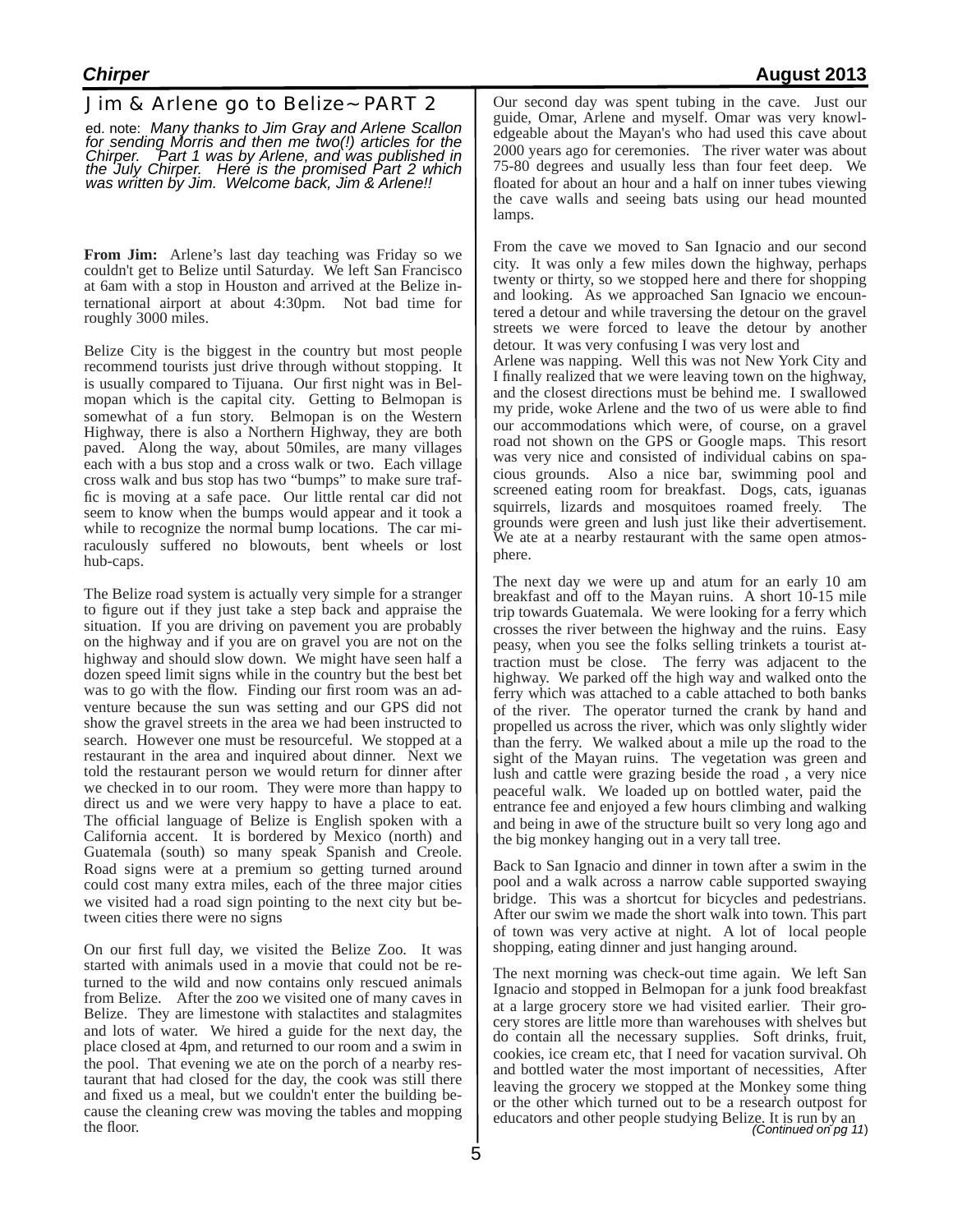#### *(Belize Trip continued from page 10)*

America who found Belize as a volunteer in the Peace Corps. We did not see any monkeys here and I don't know why monkey was in the name. Anyway off we went to the airport to drop off our car and catch a ten passenger plane to San Pedro a small city on Ambergris Caye. Just a note of caution, we rented a car and it worked really well for us (they are expensive) but most knowledgeable people recommend using the taxis and or buses. Driving in Belize can be very exciting and getting lost is very easy

After about 20 minutes our small plane landed us in San Pedro and our golf cart with driver was waiting. Our hotel was about five minutes from the airport by foot or golf cart which is the preferred transportation just ahead of bicycles. There is no golf course. Our first full day was spent on a rented golf cart exploring the island. We even crossed the toll bridge to the other half. The second day was snorkeling off the hotel pier in about five feet if crystal clear water. The third day was a snorkel trip to the reef that protects the island from the Caribbean Sea. Ya gotta swim with the fish, turtles, sharks, and rays if you are at the world's second longest reef. This was also the first day of lobster season so we ate barbequed lobster on the beach for lunch. Our last full day was dulled by a tropical storm so we rented electric bikes and rode the beach until the storm drove us to cover.

Our last day started with another heavy rain so we ate breakfast in our room packed and went on a last short shopping trip. Arlene found out the storm was very serious so we moved up our departure by an hour and "got outta dodge" early.

The Belize airport is worth a mention. It does not have a lighted runway. And only three or four major airlines land there. It opens at 8am and closes at 7pm. But most of the activity is between lunch and 5pm when the big planes full of tourists land, let off their passengers, board the departing tourists, and take off again. If you have a problem, it will wait until the airport is open.

We don't take our travels very seriously, no hard schedules and no big expectations. We don't dwell on the minor irritations. Belize is not paradise, but it has some wonderful places and delightful people who left with us wonderful memories. The very reason we went there and the reason our trip was fantastic.

**Jim Gray**

#### Morris' Summer Baseball Schedule

. . . . . . . . . . . . . . . . .

10 am Butcher Park, 3950 Camden Ave., SJ Team color is blue and the Home dugout is on the 1st base side and the Visitor dugout will be on the 3rd base side.

#### **SCHEDULE**

| Aug. 20 – Visitor | Oct. $01 - Visitor$ |
|-------------------|---------------------|
| Aug. $27 -$ Home  | Oct. $08 -$ Home    |
| Sep. 10 – Visitor | $Oct 22 - Visitor$  |
| Sep. $17 -$ Home  | $Oct 29 - Home$     |

#### *Chirper* **August 2013**

#### **From the Kitchen of Pat Angotti - -**

#### PINEAPPLE INSIDE-OUT CAKE

Serves 16

- Place a rack in the center of the oven and preheat oven to 350ºF
- Grease  $&$  flour 10-inch tube pan with solid shortening & dust with flour. Shake out the excess flour. Set aside.
- 1 -pkg (18.25 oz) plain lemon cake mix
- 1 can (15 1/4 oz) crushed pineapple packed in juice (divided into two 1-cup portions)
- 1/4 c. granulated sugar
- 1/2 c. vegetable oil
- 4 large eggs
- 1 c. confectioners' sugar, sifted
- 1 T fresh lemon juice
- Place the cake mix, 1 cup undrained crushed pineapple, sugar, oil, and eggs in a large mixing bowl and blend with an electric mixer on low speed for 1 minute. Stop the machine and scrape down the sides of the bowl with a rubber spatula. Increase the mixer speed to medium and beat for 2 minutes more, scraping the sides down again if needed. The pineapple should be well blended into the batter. Pour the batter into the prepared pan, smoothing the top with the rubber spatula. Place the pan in the oven.
- Bake the cake until it springs back when lightly pressed with your finger and just starts to pull away from the sides of the pan, 48-50 minutes. Remove the pan from the oven and place the pan on a wire rack to cool for 15 minutes. Run a long, sharp knife around the edge of the cake and invert it onto a rack, then invert onto another rack so the cake is right side up. Allow it to cool completely, 30 minutes or more.
- Meanwhile, prepare the glaze. First, drain the remaining 1 cup crushed pineapple and reserve the juice. Combine the confectioners' sugar, 2 tablespoons of the reserved pineapple juice, and the lemon juice in a small bowl and stir with a wooden spoon until smooth.
- Place the cake on a serving platter. Spoon the glaze onto the cooled cake. Spoon the remaining 1 cup drained pineapple on top of the glaze. Slice and serve.
- Store this cake, covered in plastic wrap or under a glass cake dome, at room temperature for up to 1 week. The remaining 1 cup crushed pineapple will keep, covered, the refrigerator for up to 1 week.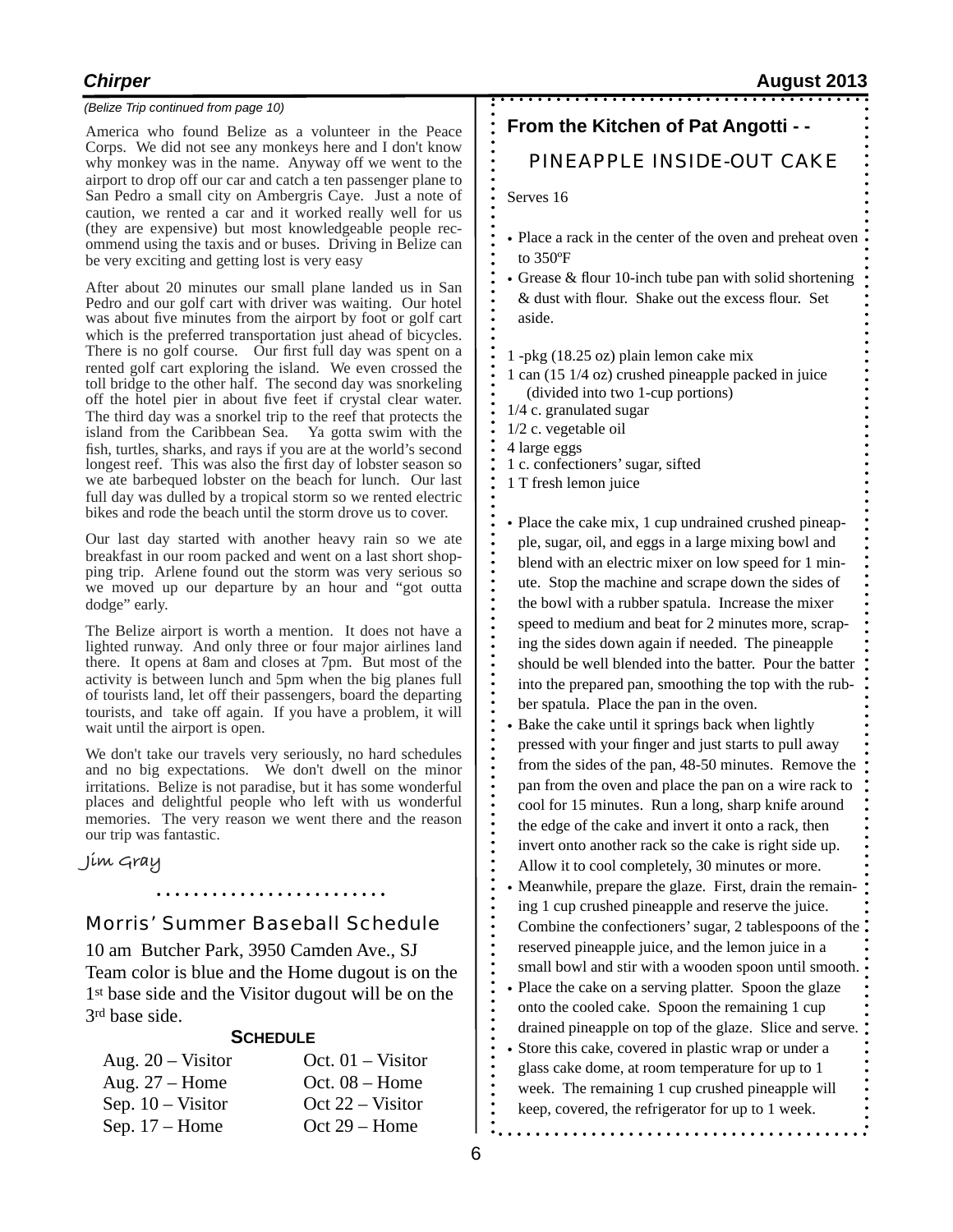## **Chirper August 2013**





*The Graduates: Alice, Masami & Tom The Two Amigos: Morris & Jack Sharkey, and Jacky & Eric Wilhelmsen being instructed by Char Pitts*







*Morris*' *baseball memorabila*



*Bob Steele, Bea Clark*



*Willie Albino & James Thompson*







*Masami & Tom Sharkey. Hey! Tom the bag is supposed to be on your FOOT!*







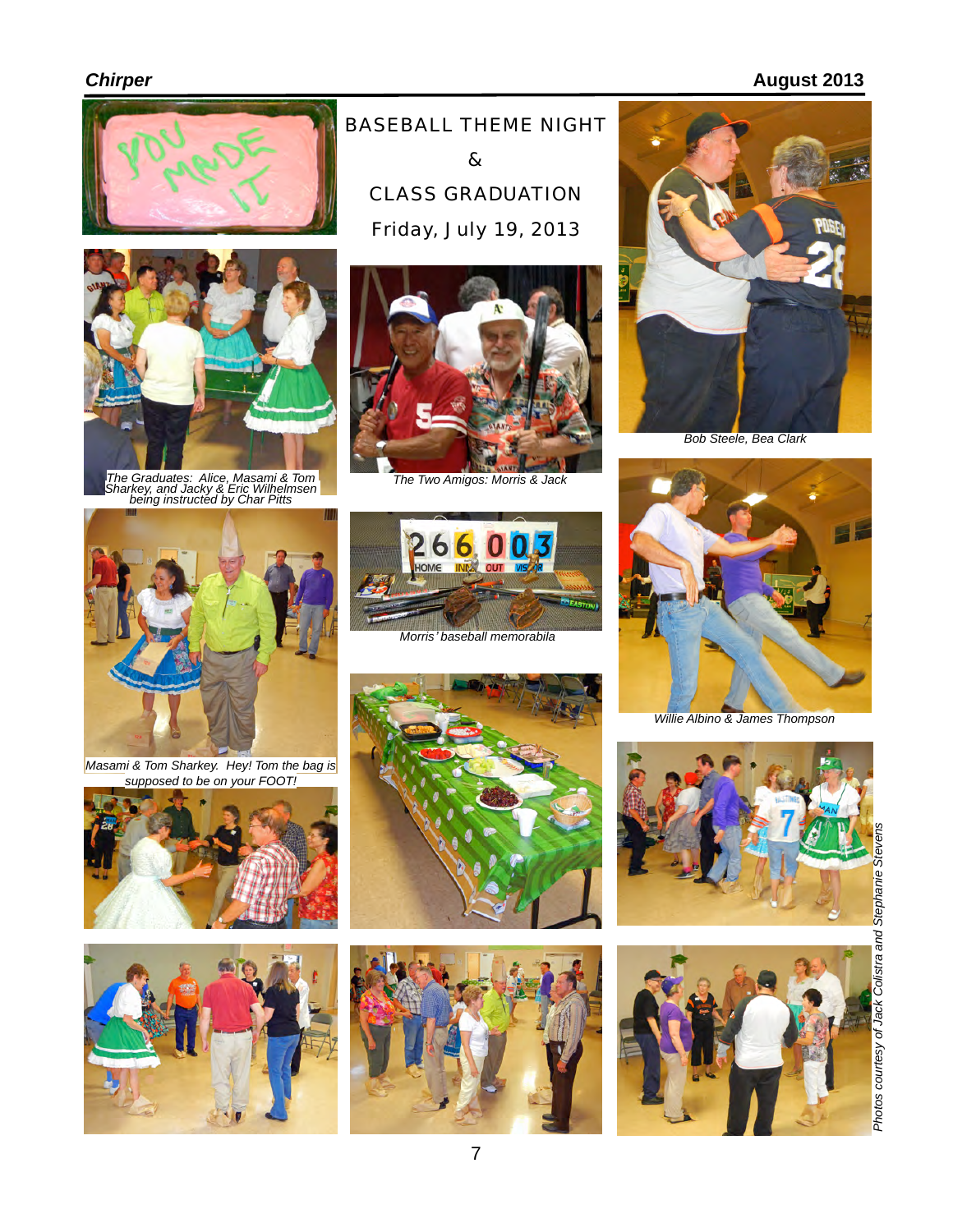# May 2013



# FRIDAY, JUNE 21, 2013 CELEBRATING JIM AND MORRIS' BIRTHDAYS AT CLUB WITH RAZZLEBERRY PIE & ONE OF PAT'S FAMOUS CAKES







you know a lot of famous people were born on this very day.



And they were nobodies once, too.

lerlul Birthdau. e thanks bu grateful ts Square Dance Club

Mo 71



*Photos courtesy of Stephanie Stevens Photos courtesy of Pat Angotti*Photos courtesy of Stephanie Stevens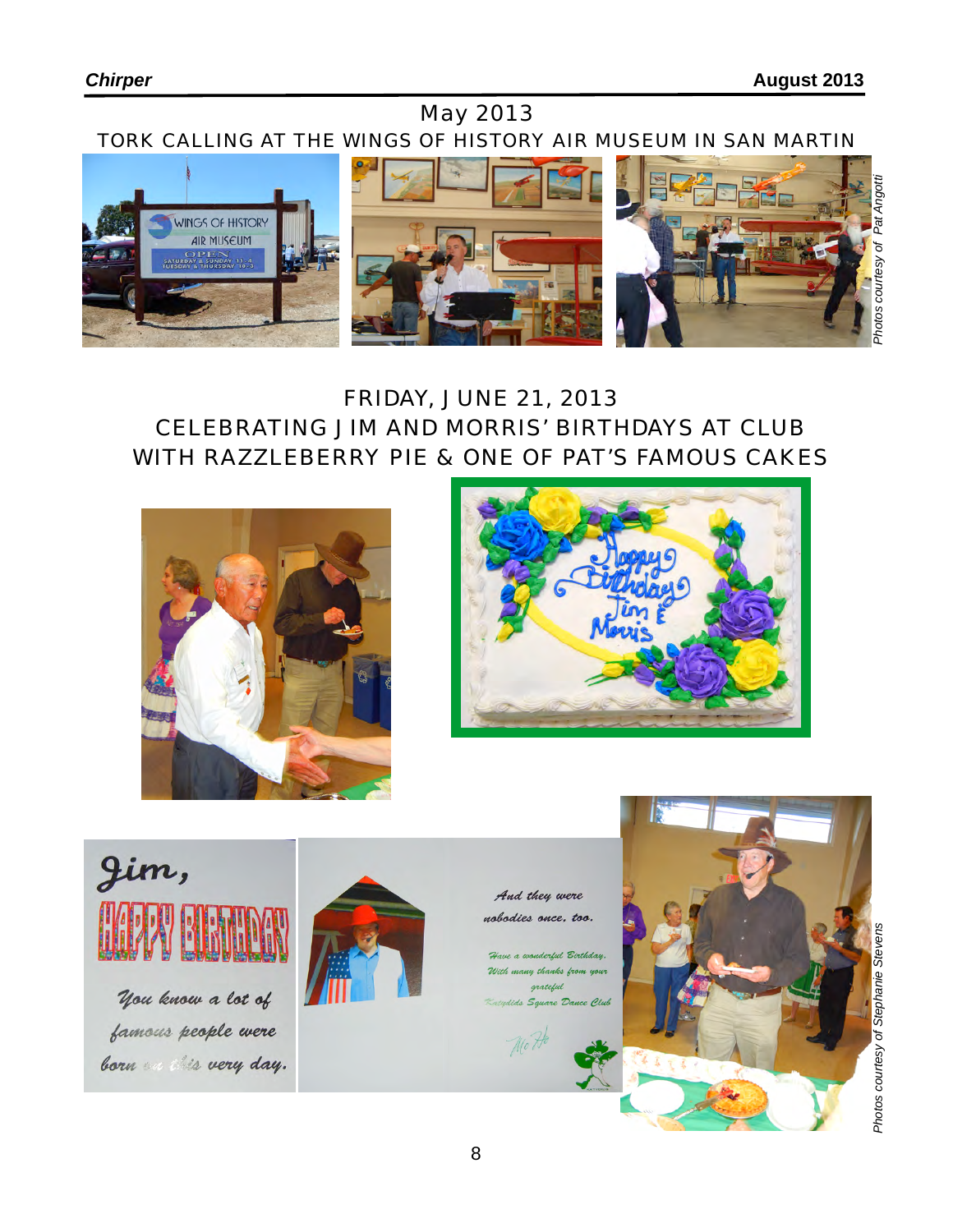## FALL BEGINNER CLASSES

#### **TUESDAYS:**

CPSD Instructor/Caller: **Tork Clark** Camden Community Center, 3369 Union Ave., San José  $6:30 - 8:35$  PM Contact info: Jackie: 408-663-1477

#### Sunnyvale Squares

Instructor/Caller: Rich Reel Washington Park Building, 840 Washington Ave., Sunnyvale (corner of Washington & Pastoria) 7:00 – 8:30 PM: Beginners 8:30 – 10:00: Plus Level Starts: Sept. 3rd; 1st night FREE, \$25/month Adult Singles / Couples Contact info: 408-744-1021

#### **WEDNESDAYS:**

Instructor/Caller: **Bob Steele** LGS Youth Recreation Center, 123 Main St., Los Gatos 7:30 – 9:30 PM Starts: Sept. 11<sup>th</sup> Contact info: 408-248-5743

#### El Camino Reelers Instructor/Caller: Rich Reel St. Andrews Methodist Church, 4111 Alma St., Palo Alto  $7:30 - 9:30$  PM Starts: Sept. 11 & 18 (FREE), Sept 25

#### **SUNDAYS:**

Stanford Quads Instructor/Caller: Harlan Kerr, Bill van Melle Fairmeadow School, 500 E. Meadow Dr., Palo Alto 7:00 – 9:00 PM Starts: October 2013 Contact: Joe: 408-774-1570

NORCAL CALLER SCHOOL • Aug 15-19

The Norcal Caller School offers Bi-Annual square dane caller classes in Sunnyvale, CA with **Ken Ritucci,** a Callerlab-Accredited Caller Coach. The next class will be from August 15 through the 19th, 2013, and will feature special guest instructors **Rob French** and **Scot Byars**. For more info:

<http://kenritucci.com/caller-schools/norcal/information>

## IN APPRECIATION

Thank you **Morris & Louise Hosoda** for your many years of committed service to the Katydids in its many Executive Board and Appointee positions. Your assistance as Head Square Angels for our most recent class reflects your dedication to the sociability and enjoyment of the square dance community.